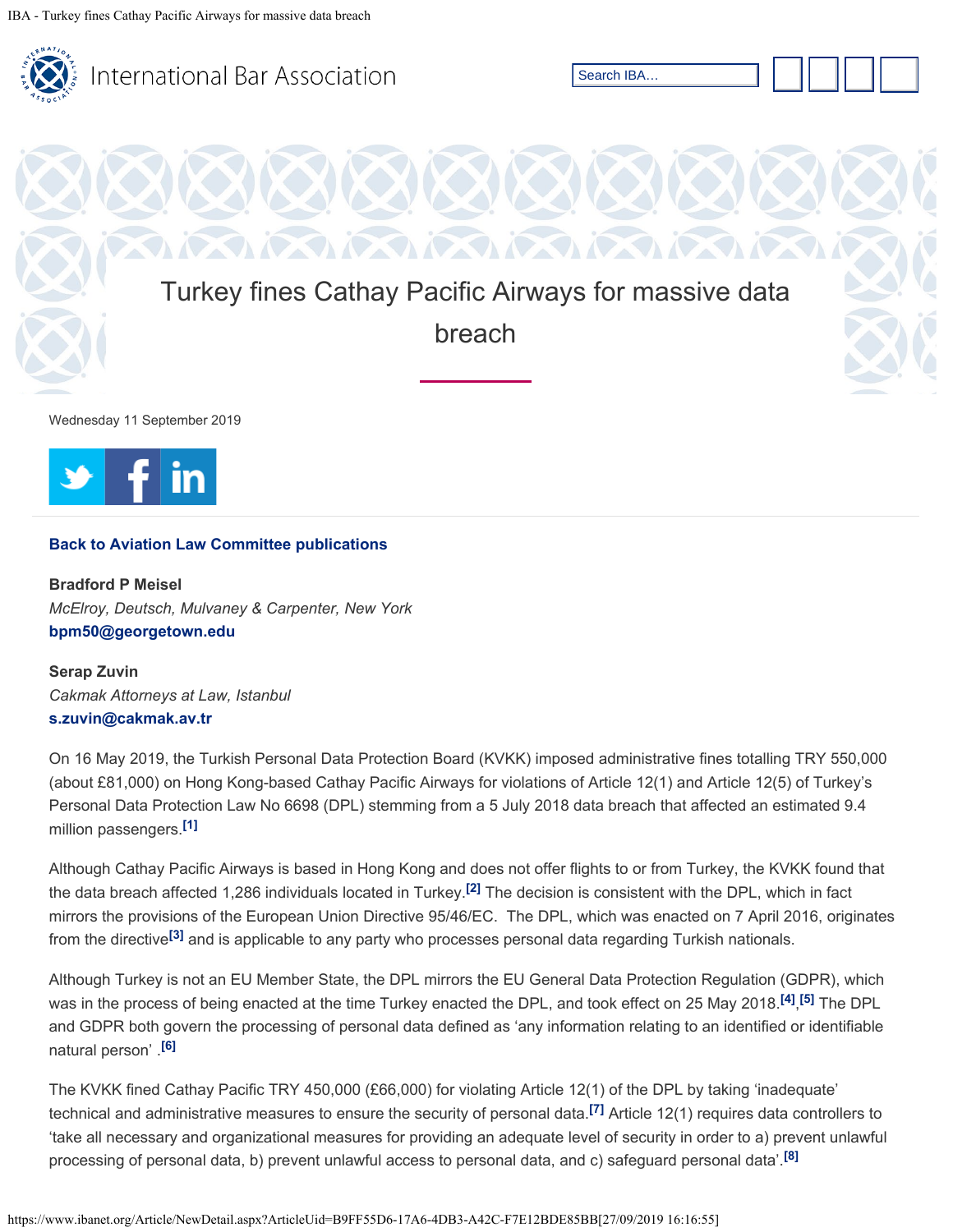Section 12(1) of the DPL mirrors Article 32 of the GDPR, which requires that:

'taking into account the state of the art, the costs of implementation and the nature, scope, context and purposes of processing as well as the risk of varying likelihood and severity for the rights and freedoms of natural persons, the [data] controller and the processor shall implement appropriate technical and organizational measures to ensure a level of security appropriate to the risk'. **[\[9\]](#page-2-7)**

<span id="page-1-2"></span><span id="page-1-1"></span>The KVKK also fined Cathay Pacific TRY 100,000 (£15,000) for violating Article 12(5) of the DPL by notifying the KVKK of the data breach on October 25 2018, despite the breach occurring over two months earlier on 5 July 2018.<sup>[\[10\]](#page-2-8)</sup> Article 12(5) provides that when personal data is 'acquired by others through unlawful means, the data controller shall notify the data subject and the Board of such situation as soon as possible'. **[\[11\]](#page-2-9)**

<span id="page-1-4"></span><span id="page-1-3"></span>Section 12(5) of the DPL mirrors the GDPR's Article 34, which requires notification of a data breach to affected data subjects without undue delay, and Article 33, which requires notification of a data breach to the applicable supervisory authority or the authorities.<sup>[\[12\]](#page-2-10)</sup> However, Article 33 requires data controllers to notify the applicable supervisory authority or authorities within 72 hours of becoming aware of a data breach, while Section 12(5) less specifically requires notification to be made 'as soon as possible'.<sup>[\[13\]](#page-2-11)</sup> The KVKK issued decision No 2019/10 on 24 January 2019, which defined 'as soon as possible' for the purpose of Article 12(5) as 72 hours. Therefore, the KVKK's interpretation of the DPL is in line with the GDPR on this issue.

<span id="page-1-6"></span><span id="page-1-5"></span>Although the EU and its Member States that have enacted statutes implementing that GDPR have yet to fine an airline for violating it, on 8 July 2019, the United Kingdom Information Commissioner's Office released a notice of intention to fine British Airways £183.39m for violations of the GDPR involving inadequate data security procedures stemming from a 2018 data breach affecting the personal data of about 500,000 customers.<sup>[\[14\]](#page-2-12)</sup> British Airways is based in and operates flights to and from the UK. Nevertheless, it is possible that the GDPR could be extraterritorially applied to a non-EU airline that services passengers residing in the EU similar to the extraterritorial application of the DPL to Cathay Pacific since the GDPR expressly:

'applies to the processing of personal data of data subjects who are in the Union by a controller or processor not established in the Union, where the processing activities are related to: (a) the offering of goods or services, irrespective of whether a payment of the data subject is required, to such data subjects in the Union; or (b) the monitoring of their behaviour as far as their behaviour takes place within the Union'. **[\[15\]](#page-2-13)**

<span id="page-1-7"></span>Unlike Turkey and the EU, the United States has not enacted any federal statutes or regulations imposing generally applicable or airline-specific data security or data breach reporting requirements. Although numerous states, such as California and Colorado, have enacted statutes imposing data security requirements on businesses that process personally identifiable information and all 50 states and the District of Columbia have enacted statutes requiring notification of data breaches, a California State Appellate Court and US District Court both recently held that state data security statutes are pre-empted as applied to airlines by federal Airline Deregulation Act of 1978. **[\[16\]](#page-2-14)**

## <span id="page-1-8"></span>**Notes**

<span id="page-1-0"></span>KVKK Decision No 2019/144, Resolution No 2019/144, 16 May 2019, **[www.kvkk.gov.tr/Icerik/5487/Cathay-Pasific-](http://www.kvkk.gov.tr/Icerik/5487/Cathay-Pasific-Airway-Limited-Hakkinda-Kisisel-Verileri-Koruma-Kurulunun-16-05-2019-Tarih-ve-2019-144-Sayili-Karar-Ozeti)[\[1\]](#page-0-0)[Airway-Limited-Hakkinda-Kisisel-Verileri-Koruma-Kurulunun-16-05-2019-Tarih-ve-2019-144-Sayili-Karar-Ozeti](http://www.kvkk.gov.tr/Icerik/5487/Cathay-Pasific-Airway-Limited-Hakkinda-Kisisel-Verileri-Koruma-Kurulunun-16-05-2019-Tarih-ve-2019-144-Sayili-Karar-Ozeti)** accessed 5 August 2019, Daily Sabah, 'Data Protection Authority Fines Marriott Hotels for Data Breach', Daily Sabah (5 July 2019) **[www.dailysabah.com/technology/2019/07/05/data-protection-authority-fines-marriott-hotels-for-data](http://www.dailysabah.com/technology/2019/07/05/data-protection-authority-fines-marriott-hotels-for-data-breach)[breach](http://www.dailysabah.com/technology/2019/07/05/data-protection-authority-fines-marriott-hotels-for-data-breach)** accessed 5 August 2019; Will Horton, 'Cathay Pacific Faulted for Data Breach but Hackers' Objective Unclear', *Forbes* (6 June 2019) **[www.forbes.com/sites/willhorton1/2019/06/06/cathay-pacific-faulted-for-data-breach-but-](http://www.forbes.com/sites/willhorton1/2019/06/06/cathay-pacific-faulted-for-data-breach-but-hackers-objective-unclear/#5256a5617068)**